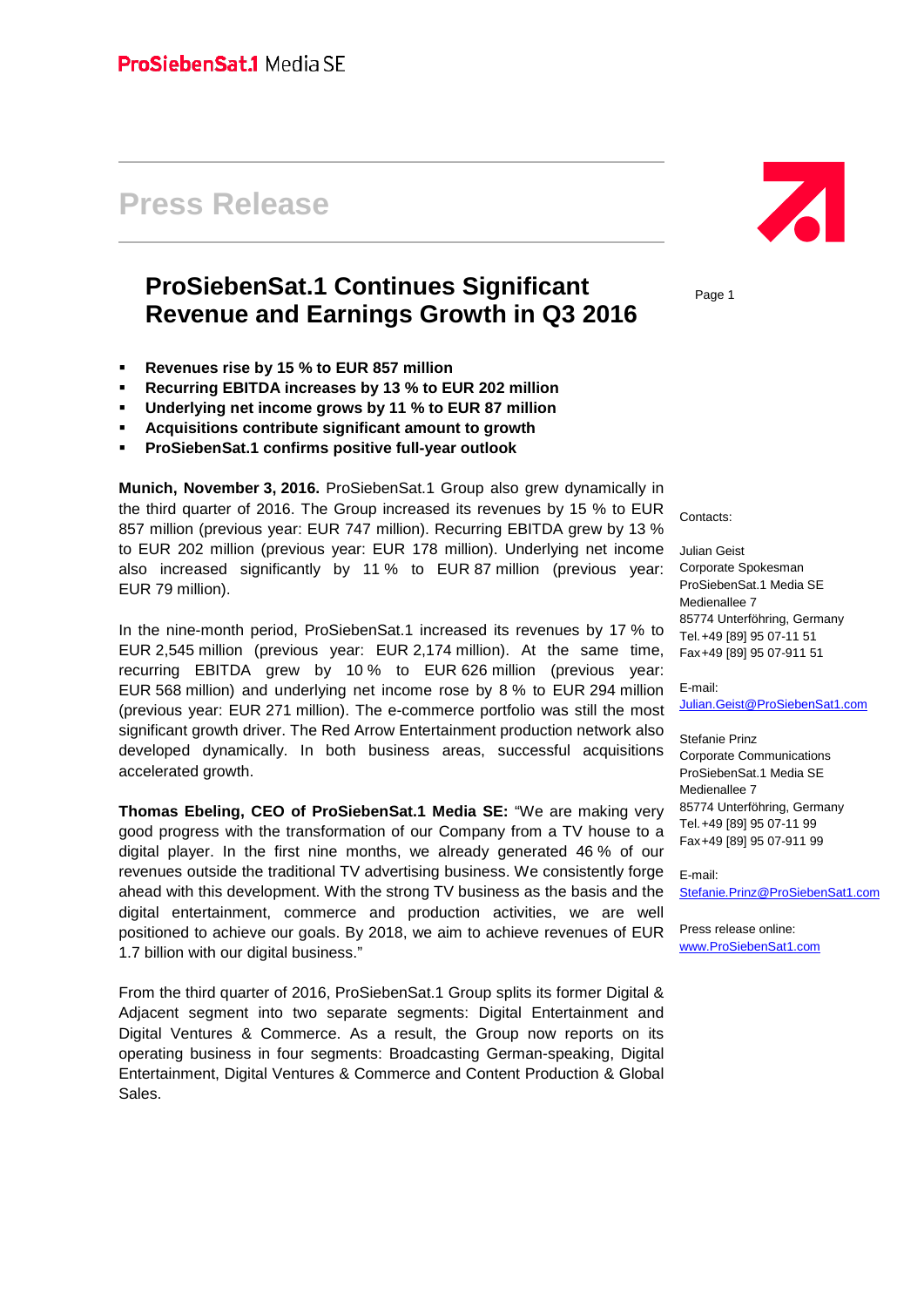

#### **Broadcasting German-speaking: solid growth in revenues and earnings**  $P_{\text{a}ae 2 of 5}$

In the Broadcasting German-speaking segment, external revenues increased by 2 % to EUR 472 million in the third quarter of 2016 (previous year: EUR 465 million). Recurring EBITDA grew by 7 % to EUR 147 million (previous year: EUR 137 million). In the nine-month period, the Broadcasting Germanspeaking segment also saw extremely profitable growth. External revenues rose by 2 % to EUR 1,506 million (previous year: EUR 1,470 million) and recurring EBITDA grew by 4 % to EUR 479 million (previous year: EUR 460 million). Particularly in the third quarter of 2016, distribution revenues further developed dynamically.

#### **Digital Entertainment: multi-channel network Studio71 is the strongest revenue growth driver**

In the Digital Entertainment segment, revenues increased dynamically in both periods. Despite the deconsolidation of the online games business, external revenues grew by 23 % to EUR 99 million in the third quarter of 2016 (previous year: EUR 80 million). In the first nine months of the year, external revenues rose by 33 % to EUR 304 million (previous year: EUR 228 million). Growth was primarily driven by the ad-video-on-demand business with the multi-channel network Studio71 and the ad-tech area. The online video portal maxdome, for which the Group has announced a multi-annual contract extension with Unitymedia today, is still developing positively as well.

At EUR 4 million, recurring EBITDA was at the level of the previous year in the third quarter of 2016 (previous year: EUR 4 million). This was due to growthrelated investments and a decline in revenues in adjacent activities. For the same reasons, recurring EBITDA fell by 15 % to EUR 19 million in the ninemonth period (previous year: EUR 23 million).

#### **Digital Ventures & Commerce: commerce business continues to grow strongly and profitably**

In the third quarter of 2016, external revenues in the Digital Ventures & Commerce segment rose to EUR 181 million (previous year: EUR 125 million). This is an increase of 44 %. At the same time, earnings grew significantly: recurring EBITDA went up by 14 % to EUR 40 million (previous year: EUR 35 million). In the first nine months of the year, external revenues rose by 65 % to EUR 483 million (previous year: EUR 293 million). Recurring EBITDA recorded an increase of 30 % and thus went up to EUR 105 million (previous year: EUR 81 million). The online travel portal etraveli and the price comparison portal Verivox made the largest contributions to revenue growth.

#### **Content Production & Global Sales: US business drives growth in revenues and earnings**

The Content Production & Global Sales segment continues to grow strongly. In the third quarter of 2016, external revenues rose by 34 % to EUR 100 million (previous year: EUR 74 million) and recurring EBITDA increased to EUR 11 million (previous year: EUR 5 million). In the first nine months of the year, external revenues increased by 38 % to EUR 240 million (previous year: EUR 174 million). At the same time, recurring EBITDA more than doubled to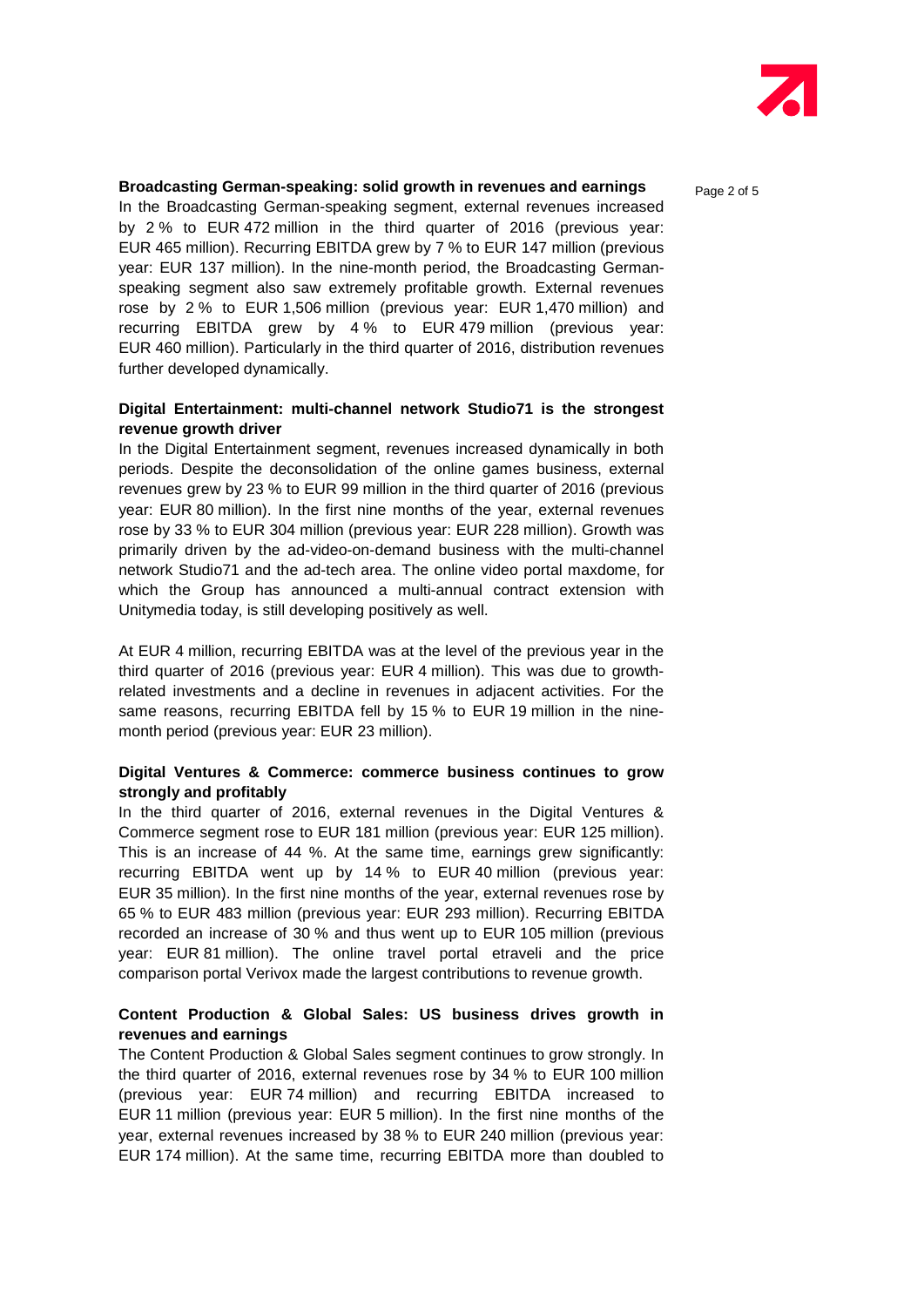

EUR 27 million (previous year: EUR 10 million). Growth was mainly driven by  $P_{\text{age 3 of 5}}$ the successful US business.

#### **Leverage ratio remains within target range**

As of September 30, 2016, net financial debt increased to EUR 2,419 million year-on-year (previous year: EUR 1,953 million). As a result, the leverage ratio – which is the ratio of net financial debt to recurring EBITDA of the last twelve months – was 2.5 (previous year: 2.2). The increase compared to the reporting date of the previous year in September reflects the seasonality of operational cash flow within the year as well as the Group's investment activities.

#### **ProSiebenSat.1 confirms higher revenue forecast for 2016**

As announced at the Capital Markets Day in mid-October, ProSiebenSat.1 Group anticipates revenue growth of at least 15 % for the full year (previously: at least 10 %). For the year as a whole, the Group anticipates growth of just over 2 % for the net TV advertising market in Germany (at the beginning of 2016: between 2 % and 3 %). Growth in the TV advertising revenues of ProSiebenSat.1 is expected to be slightly below market growth. The Group will continue to grow dynamically in the digital and production business. Recurring EBITDA and underlying net income are set to exceed the previous year's level.

ProSiebenSat.1 Group once again increased its financial targets for 2018 in October 2016. The revenue growth target increased by EUR 300 million from EUR 1.85 billion to EUR 2.15 billion compared to 2012. By 2018, Group revenues are thus expected to amount to EUR 4.5 billion (previously: EUR 4.2 billion). The digital business is then expected to contribute EUR 1.7 billion to revenues. ProSiebenSat.1 increased its recurring EBITDA growth target by EUR 50 million to EUR 400 million compared to 2012. The Company thus aims to achieve recurring EBITDA of EUR 1.15 billion in 2018.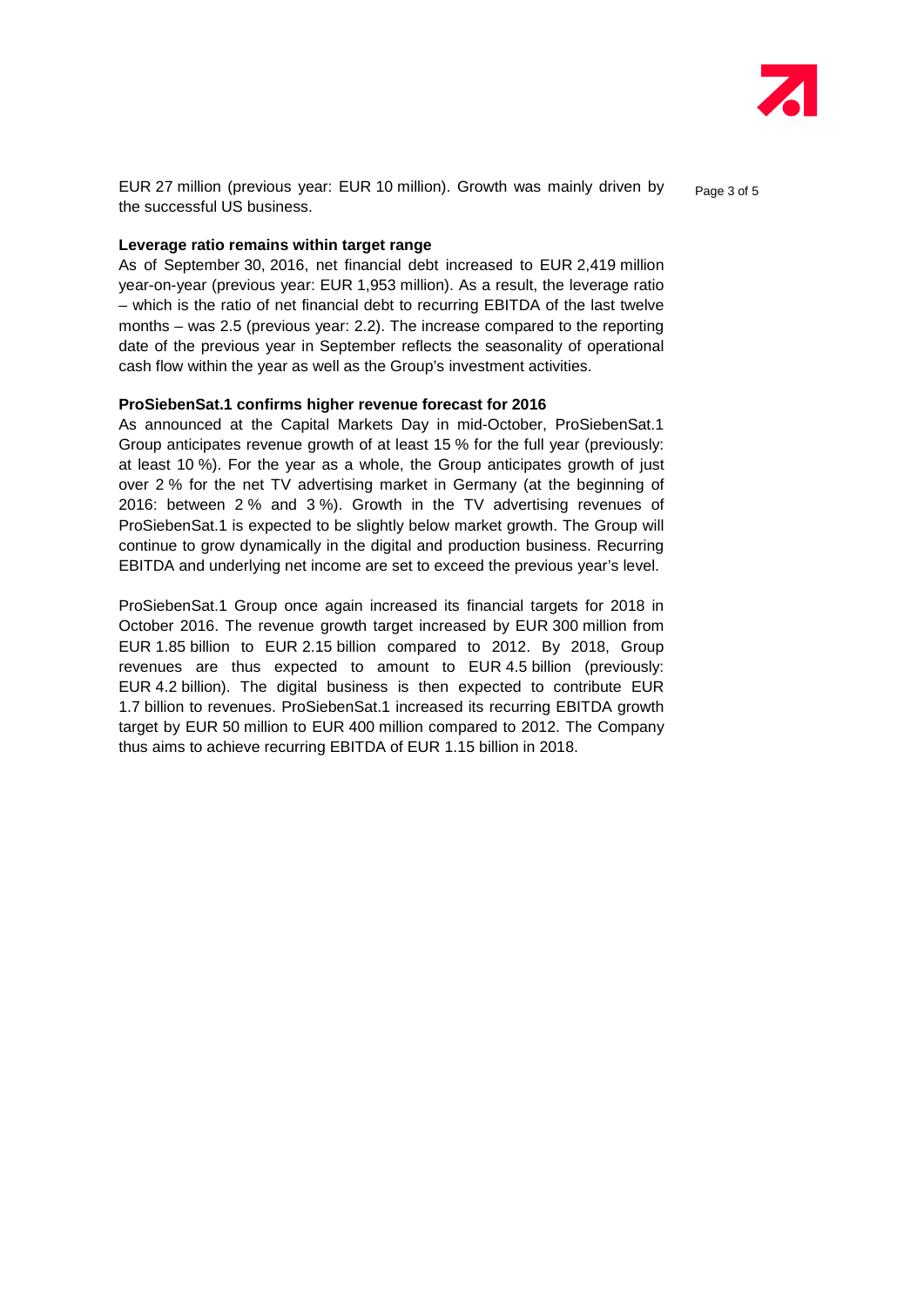

### **Key figures of ProSiebenSat.1 Group on the basis of continuing**  $_{Page\ 4\ 0f\ 5}$ **operations**

| EUR <sub>m</sub>                                                 | Q3 2016 | Q3 2015      | Change in %     | 9M 2016 | 9M 2015      | Change in %    |
|------------------------------------------------------------------|---------|--------------|-----------------|---------|--------------|----------------|
|                                                                  |         |              |                 |         |              |                |
| Consolidated<br>revenues                                         | 857     | 747          | $+15%$          | 2,545   | 2,174        | $+17%$         |
| <b>Total costs</b>                                               | 727     | 621          | $+17%$          | 2,098   | 1,746        | $+20%$         |
| Operating costs <sup>(1)</sup>                                   | 658     | 575          | $+15%$          | 1,932   | 1,619        | $+19%$         |
| Recurring EBITDA <sup>(2)</sup>                                  | 202     | 178          | $+13%$          | 626     | 568          | $+10%$         |
| <b>Recurring EBITDA</b><br>margin (in $%$ )                      | 23.5    | 23.8         | $-0.3$ % points | 24.6    | 26.1         | $-1.5%$ points |
| <b>EBITDA</b>                                                    | 188     | 166          | $+13%$          | 608     | 538          | $+13%$         |
| Special items                                                    | $-13$   | $-11$        | $+15%$          | $-18$   | $-30$        | $-40%$         |
| <b>EBIT</b>                                                      | 137     | 131          | $+4%$           | 470     | 441          | $+6%$          |
| <b>Financial result</b>                                          | $-35$   | $-1$         | $>+100%$        | $-69$   | -50          | $+38%$         |
| Consolidated net<br>profit (after non-<br>controlling interests) | 68      | 73           | $-7%$           | 271     | 252          | $+7%$          |
| Underlying net<br>income $^{(3)}$                                | 87      | $79^{(5)}$   | $+11%$          | 294     | $271^{(5)}$  | $+8%$          |
| Basic earnings per<br>share (underlying) (in<br>EUR)             | 0.41    | $0.37^{(5)}$ | $+10%$          | 1.37    | $1.27^{(5)}$ | $+8%$          |
| Cash flow from<br>operating activities                           | 326     | 340          | $-4%$           | 1,001   | 1,025        | $-2\%$         |
| Free cash flow                                                   | $-18$   | $-154$       | $-88%$          | $-21$   | $-78$        | $-74%$         |

| EUR m                     | Sep 30, 2016 | Dec 31, 2015 | Sep 30, 2015 |
|---------------------------|--------------|--------------|--------------|
|                           |              |              |              |
| Equity                    | 658          | 943          | 750          |
| Equity ratio (in %)       | 12.9         | 17.8         | 16.5         |
| Cash and cash equivalents | 309          | 734          | 224          |
| Net financial debt        | 2,419        | 1,940        | 1,953        |
| Leverage $(4)$            | 2.5          | 2.1          | 2.2          |